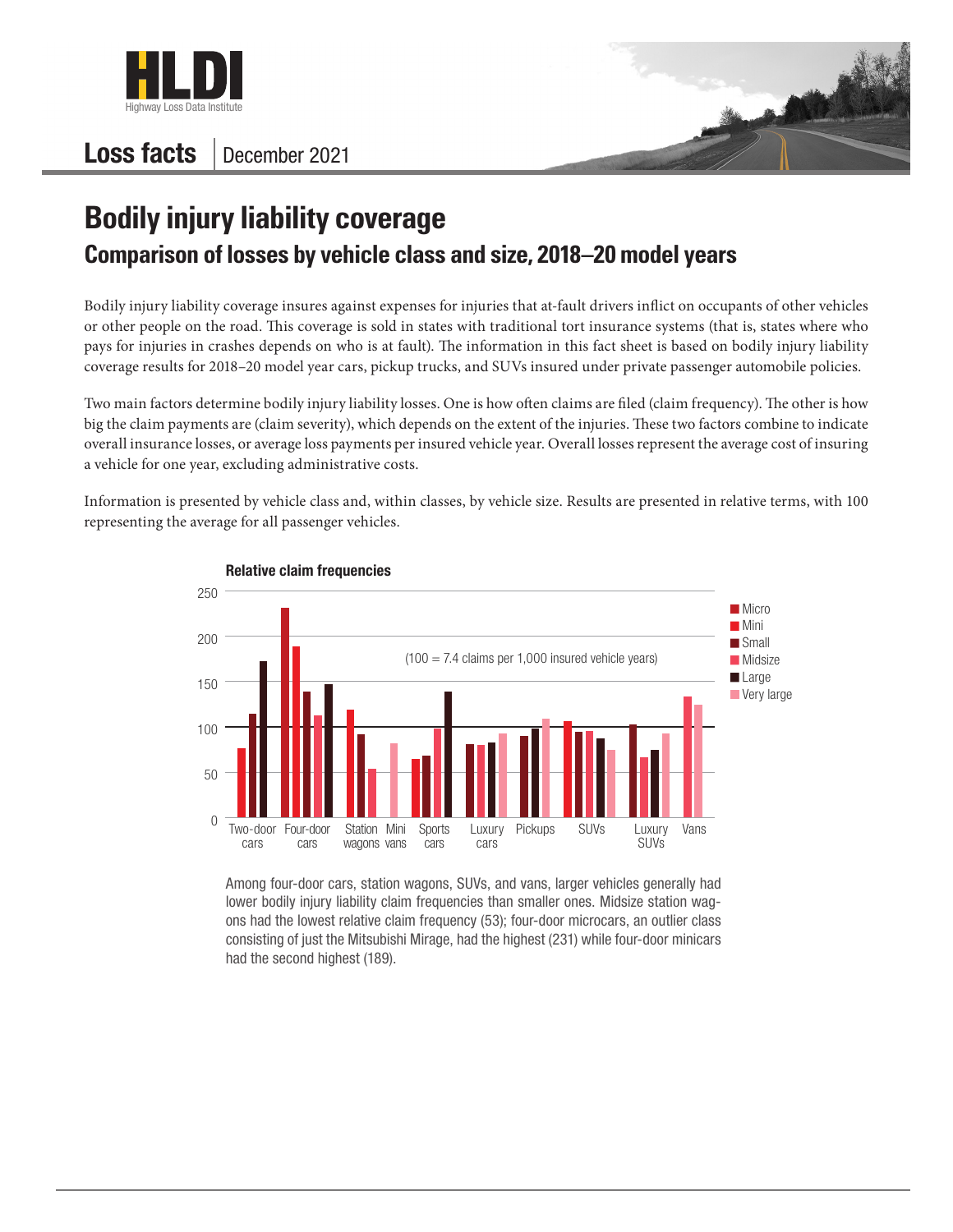

Bodily injury liability loss payments tended to increase with vehicle size, though not uniformly. Small luxury cars, a category that consists only of the BMW i3 electric station wagon, had the lowest relative claim severity (52); small sports cars had the highest (180).



Relative overall losses

Bodily injury liability overall losses for two-door cars, sports cars, luxury cars, pickups, and vans generally increased with vehicle size, while overall losses decreased with vehicle size for station wagons. Small luxury cars had the lowest relative overall losses (42); large two-door cars, a category that consists wholly of Dodge Challenger variants, had the highest (170), followed by four-door minicars (158).